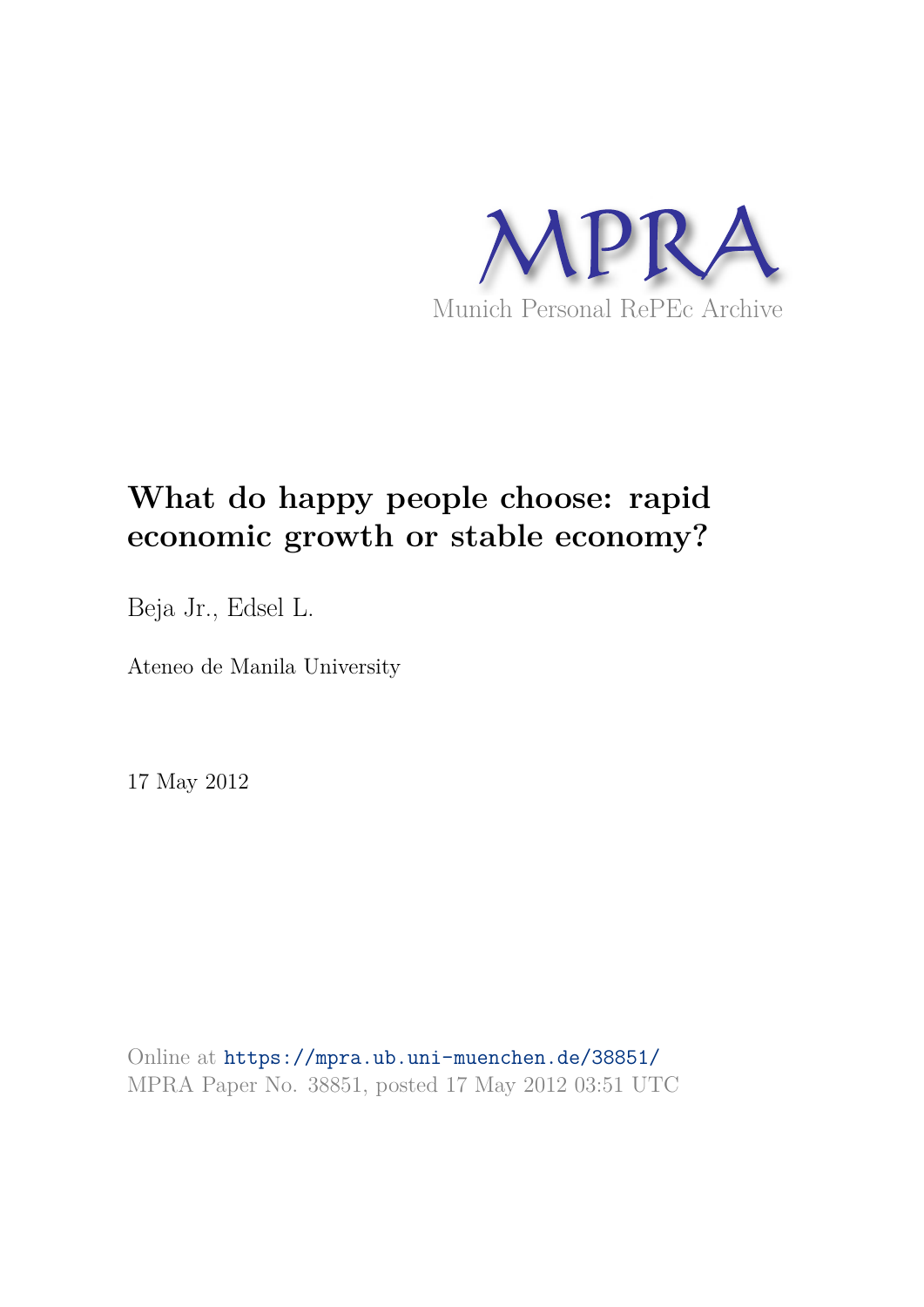## What do happy people choose: rapid economic growth or stable economy?

EDSEL L. BEJA, JR.\*

How SWB affects individual states, outcomes, or decisions is well established in the literature, but how it affects macroeconomic states, outcomes, or decisions remains an open empirical question. This paper focuses on the public policy issue of economic progress defined as either rapid economic growth or stable economy. Results indicate a negative relationship between high SWB and choice for rapid economic growth or stable economy. This conclusion holds for people in the upper-income and middleincome countries, but not so for people in the low-income countries. In fact, results suggest that people in the low-income countries attend less to either rapid economic growth or stable economy regardless of their SWB.

**Keywords:** Subjective well-being; economic policy

JEL Classification: D00, D70, E60, I31

### **L. INTRODUCTION**

Happiness research is catching the interest of public policy. This development is a welcome change indeed. When doing analyses of states, outcomes or decisions that could be the focus of public policy, however, it is necessary to put "subjective well-

<sup>\*</sup> E. L. Beja Jr.

Department of Economics, Ateneo de Manila University, Quezon City 1108, Philippines email: edsel.beja@gmail.com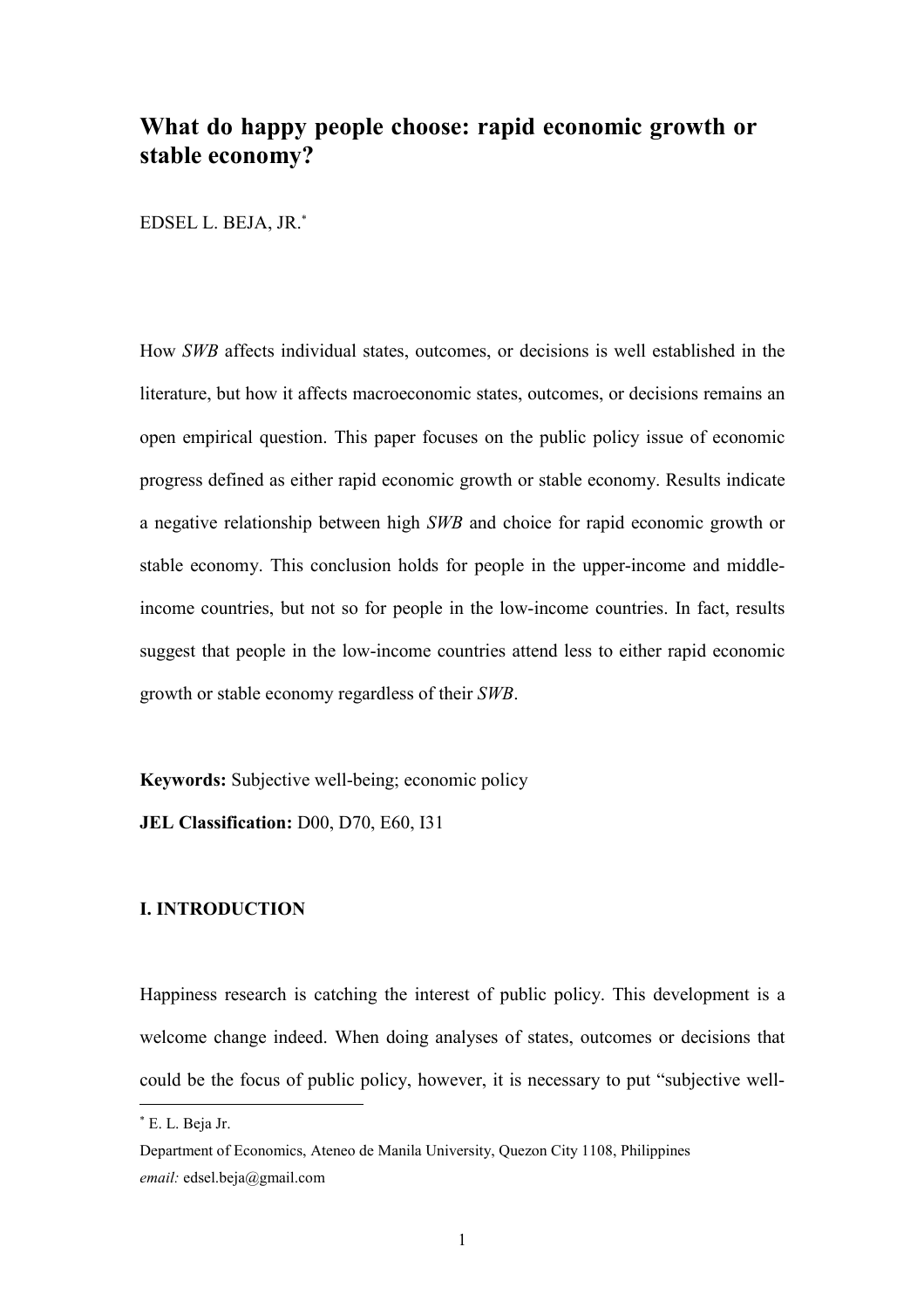being" (SWB) on the right-hand side of the equation, but few do so (Frey and Stutzer 2002: Bosman et al.  $2005$ <sup>1</sup>

That SWB affects individual states and outcomes (Lyubomirsky et al. 2005) and decisions (e.g., Peters et al. 2003, Bosman and van Winden 2010, and Guven 2012) is recognized in the literature. How SWB affects macroeconomic states and outcomes (e.g., economic growth) and decisions (e.g., targeting inflation) is wide open for empirical study. This paper deals with the latter issue, but the focus here is on the notion of economic progress.

The concept of "economic progress" can mean either "rapid economic growth" or "economic stability." The two concepts are not necessarily the same, albeit they are treated as equivalent in conventional usage. Rapid economic growth could turn out to be destabilizing and costly for society if the structural transformation that comes with it is not managed well. Economic stability, on the other hand, need not imply rapid economic expansion but, perhaps, relative calmness because economic activities are proceeding in their normal course. In any case, the pursuit of economic progress is central to public policy because of its desirable consequences like more jobs, higher income, greater consumption, etc.

<sup>&</sup>lt;sup>1</sup> "Subjective well-being" refers to how a person considers one's own state of being at a point in time. It is comprised of the separable components of affect and judgment. "Affect" is about emotion, which can be positive or negative. "Judgment" is a cognitive act of self-assessment. The usual way of eliciting judgment is through a life satisfaction question (Part II). In the literature, life satisfaction is treated as synonymous to happiness. In this paper, "subjective" well-being" is limited to life satisfaction.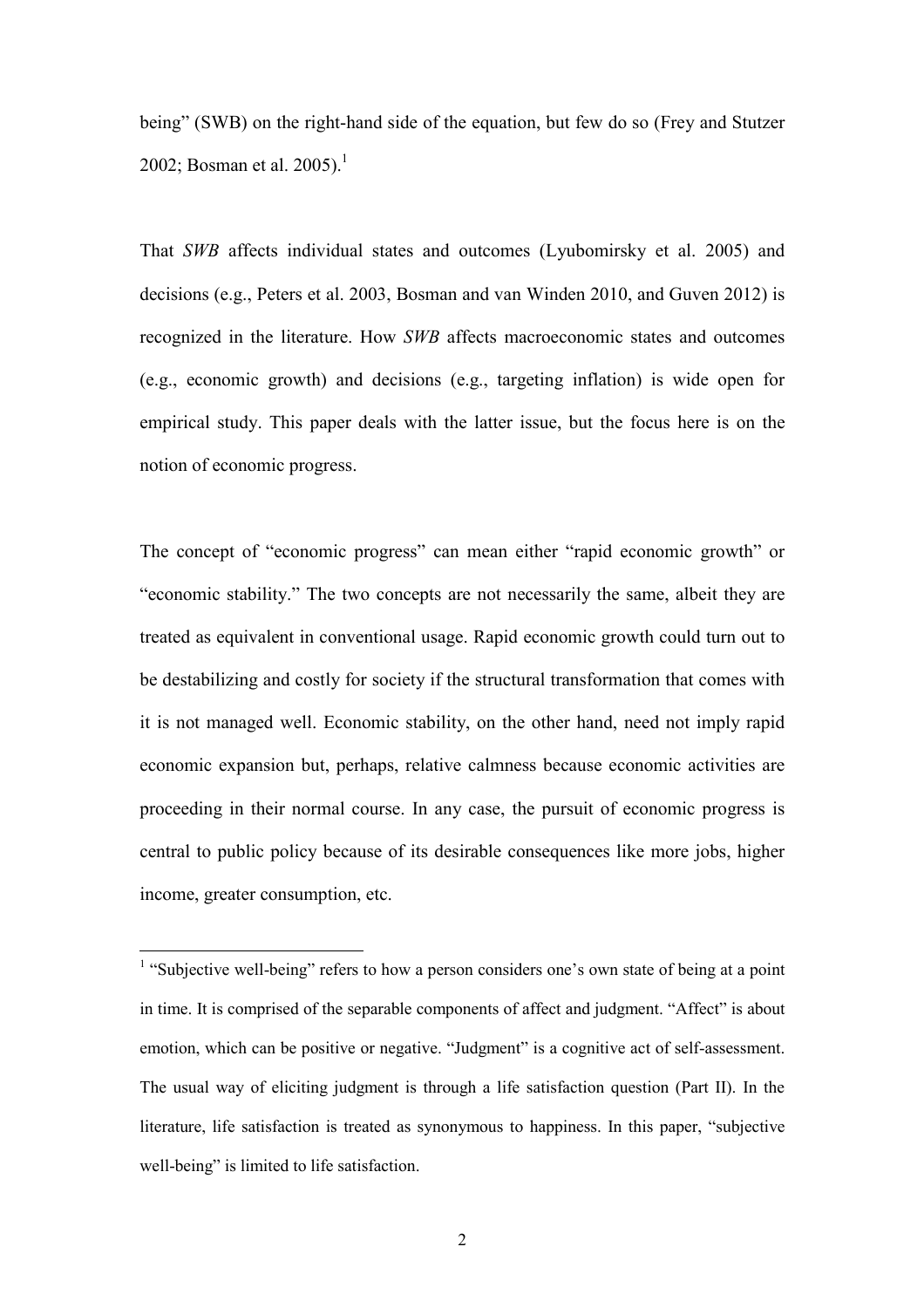One concern of public policy in the context of happiness research is the following: "Do happy people choose rapid economic growth or stable economy?" Part 2 deals with the methodology and Part 3 presents the findings.

#### **II. METHODOLOGY**

The approach in this paper follows the "SWB as input" framework. Algebraically, Y  $= F(SWB, X)$ , where Y is a state, output, or decision; and X is a vector of explanatory variables. The claim is that SWB is a relevant piece of information missing in the standard analyses of states, outputs, or decisions. The actual effect of SWB on Y is an empirical issue. The items in the framework are explained next.

For this paper, Y is the stated choice for economic progress. Data are replies to the question: "People sometimes talk about what the aims of this country... Which one of these [aims] you, yourself, consider the most important?" In one query, "high level of economic growth" (i.e., rapid economic growth) is one of the choices; then, in a separate query, "stable economy" is one of the choices. Because both choices do not appear in the same query, the responses are independent to each other. For analysis, a dummy variable takes the value of 1 for "high level of economic growth" and 0 otherwise. The same goes for "stable economy."

SWB is the self-reported internal state of being. By necessity, it is a translation of the internal SWB (SWB\*); that is, SWB =  $h/H(·)I$ , where  $H(·)$  is SWB\* and SWB<sub>2</sub> >  $SWB_1$  if  $H_2(\cdot) > H_1(\cdot)$  if the state of being in situation  $i+1$  is higher than in situation *i*. For various reasons, the translation from internal state to declared state is not exact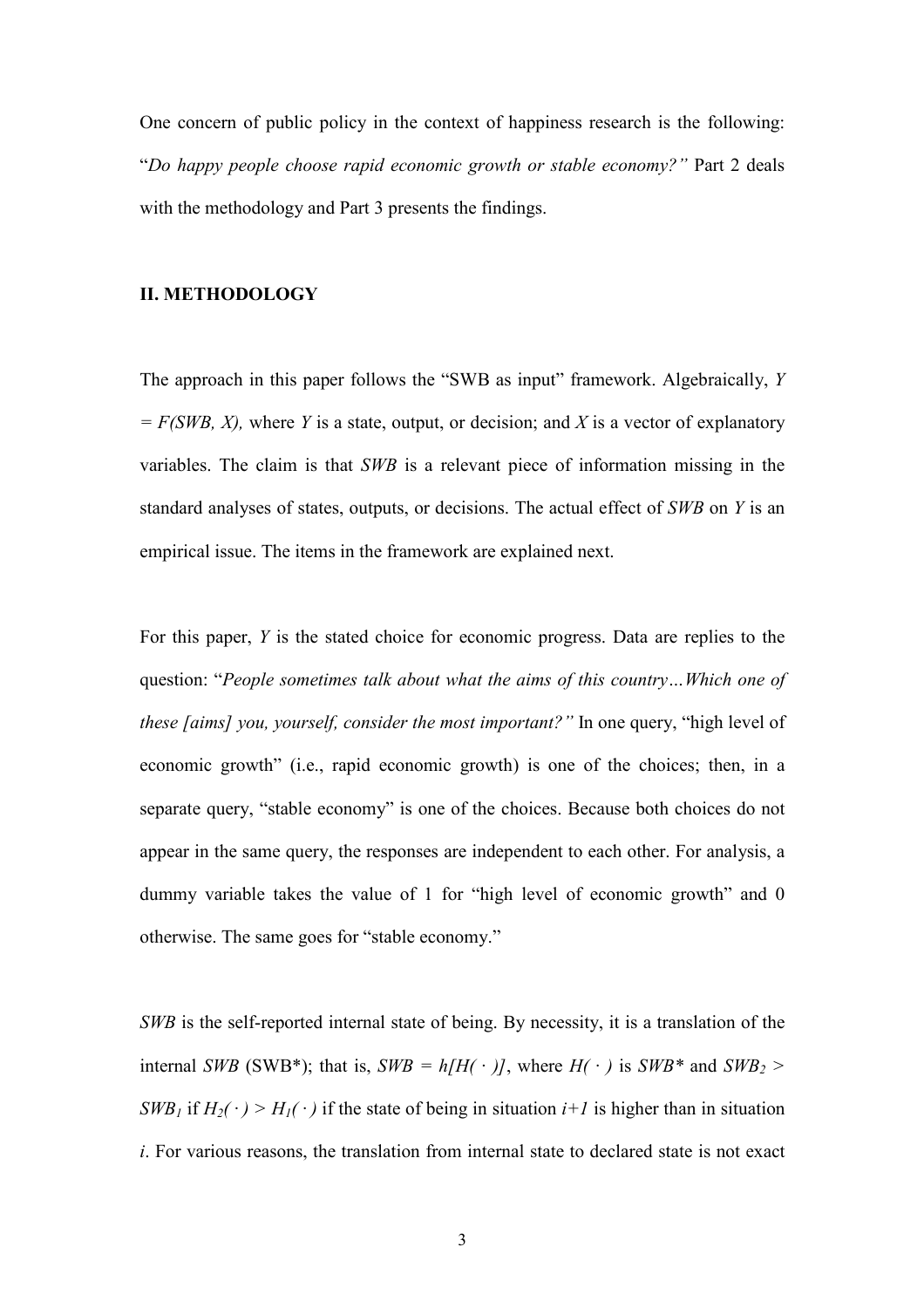(i.e.,  $SWB^* - SWB = e$ , where e is an error term), but  $SWB \equiv SWB^*$  is possible with a sufficiently large number of observations for analysis. Data are replies to the question: "How satisfied are you with your life as a whole these days?" Responses take an integer value from 1 (i.e., completely dissatisfied) to 10 (i.e., completely satisfied). For analysis, two consecutive values are compressed to obtain quintiles. Using the lowest quintile as the reference state, the second to the fifth quintiles take the value of 1 and 0 otherwise. Here,  $SWB$  is a cardinal measure.<sup>2</sup>

 $X$  represents other explanatory variables. One set of variables comprise the individual profile like age, gender, marital status, educational attainment, job status, and income class. Data for age is in actual years. Gender is coded 1 for male and 0 otherwise. For marital status, the reference is married state; thus, ex-married (divorced or separated) takes the value of 1 and 0 otherwise; widowed is 1 and 0 otherwise; and single is 1 and 0 otherwise. Educational attainment takes "no or limited education" as the reference status; thus, the value of 1 for complete primary education and 0 otherwise; 1 for complete secondary education and 0 otherwise; and 1 for complete tertiary education and 0 otherwise. For job status, the reference state is employed; thus, the value of 1 for unemployed and 0 otherwise; and 1 for "not in the labor force" and 0 otherwise. Income class is the self-assessment of own household's overall income standing and takes the integer value from 1 (i.e., lowest) to 10 (i.e., highest). For analysis, two consecutive values are compressed to form quintiles with the lowest quintile as the

 $\frac{2}{3}$  The concern that SWB might be too volatile to produce spurious regression results is more valid for affect but less so for judgment. There is also a debate on whether SWB is cardinal or ordinal. Ferrer-i-Carbonell and Frijters (2004) find that their results are comparable regardless of the assumption used in the analysis.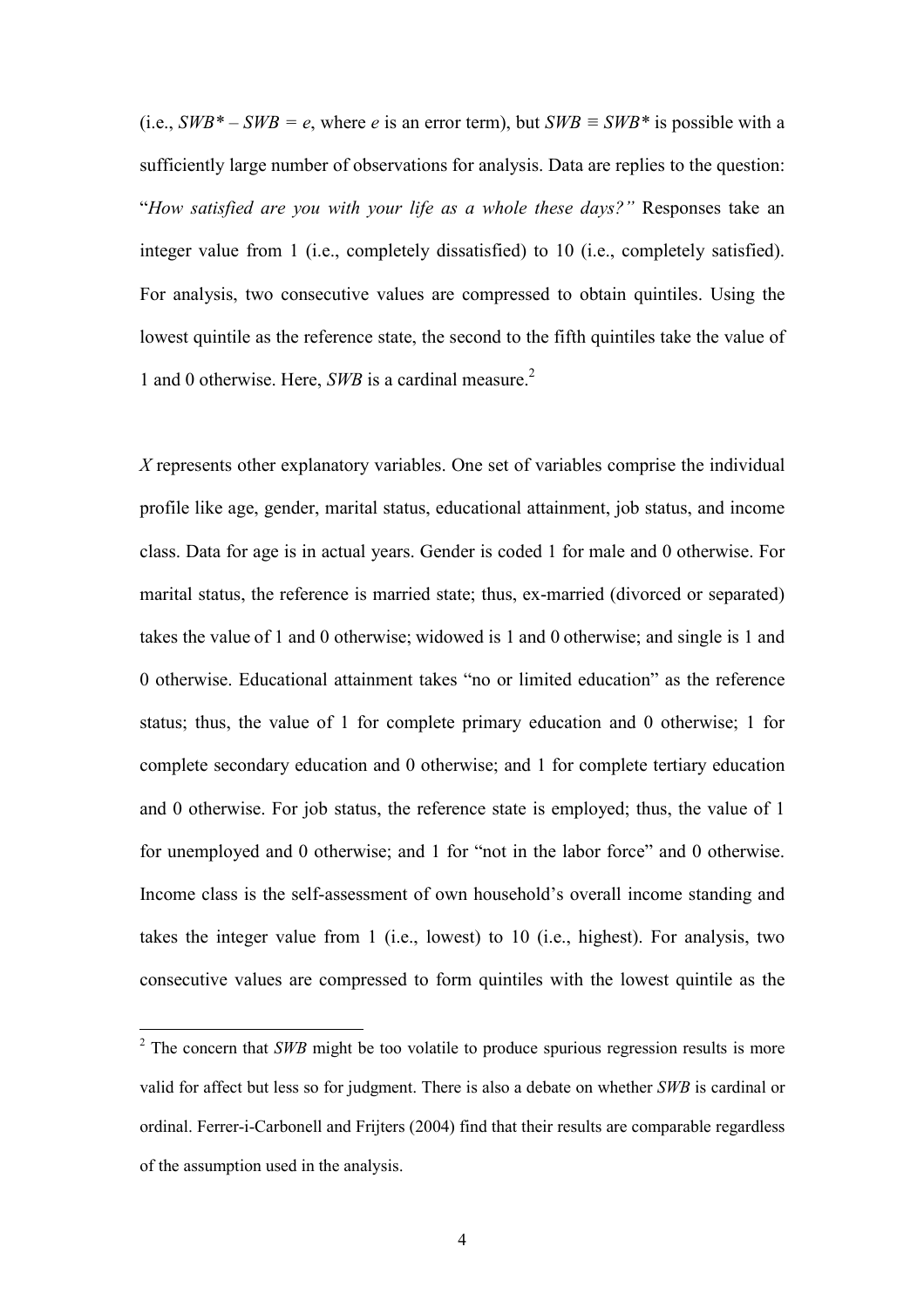reference state. For income class, the second to the fifth income quintiles take the value of 1 and 0 otherwise.

The other set of explanatory variables is for aggregate profile. The 5-year average of Gross Domestic Product (GDP) per capita in constant dollars is used as aggregatelevel control for possible idiosyncrasies within the country groupings

Probit regression is performed on the structural model,  $Y = \alpha + \beta_i X_i + \delta SWB + \varphi$  $GDP + e^3$  Except for  $GDP$ , which is from the *World Development Indicators*, the rest of the information is from the *World Values Surveys*. The dataset covers upperincome, middle-income, and low-income countries. Separate regression is done for each group.

#### **III. FINDINGS**

Table 1 summarizes the results but focusing on SWB. The effect of SWB is calculated as the percentage reduction on the probability of choosing an indicator of economic progress, *Y*. The right-most column contains the figures for interpretation.

Results for both the upper- and middle-income countries show a negative relationship between SWB and choice of indicator for economic progress. On average, people with high levels of SWB are less likely to choose "rapid economic growth" or "stable"

<sup>&</sup>lt;sup>3</sup> If indicators are on the same level (e.g., own marital status and SWB; c.f., Stutzer and Frey 2006), endogeneity is a cause of concern. If they are not on the same level like, however, as in this paper (i.e., macro-level choice and SWB), then the issue is less of a concern.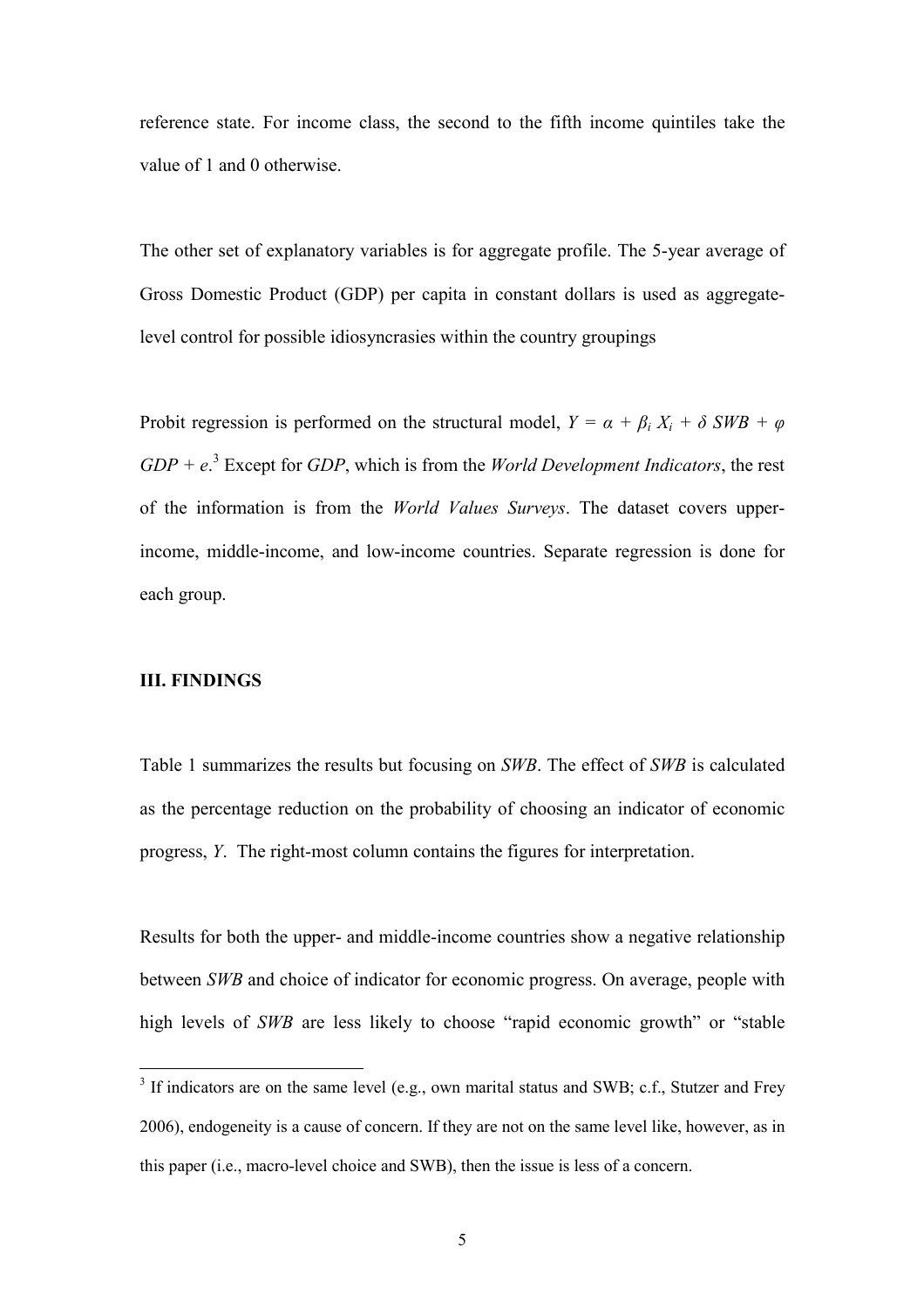economy" as the most important goal. Perhaps, this finding is a validation to the view that people with high SWB are more likely to take a positive situation for granted (Veenhoven 1991; Diener et al. 2009); thus, people in the upper-income and middleincome countries think less about economic progress. Yet, the more intriguing finding is from the low-income countries because the results suggest that, regardless of SWB, people there think less of "rapid economic growth" or "stable economy" as the most important goal. One way to make sense of this finding is to argue that such attitude is a consequence of shared affairs, namely low economic growth or unstable economy. In other words, people in low-income countries see their experience as not only salient but also normal (c.f. Kahneman and Miller 1986), thereby resulting in the problematic response to the query on the most important goal for the country.

What do the findings imply for public policy? First, policy-makers need to be on the look out from being misled to conclude that economic progress is a goal of secondary importance. Second, economic progress is a very important goal but some people do not see it that way or they are interested in other goals. The challenge, therefore, is to make sure that public policy is responsive, flexible, and inclusive in order that it is able to secure economic progress.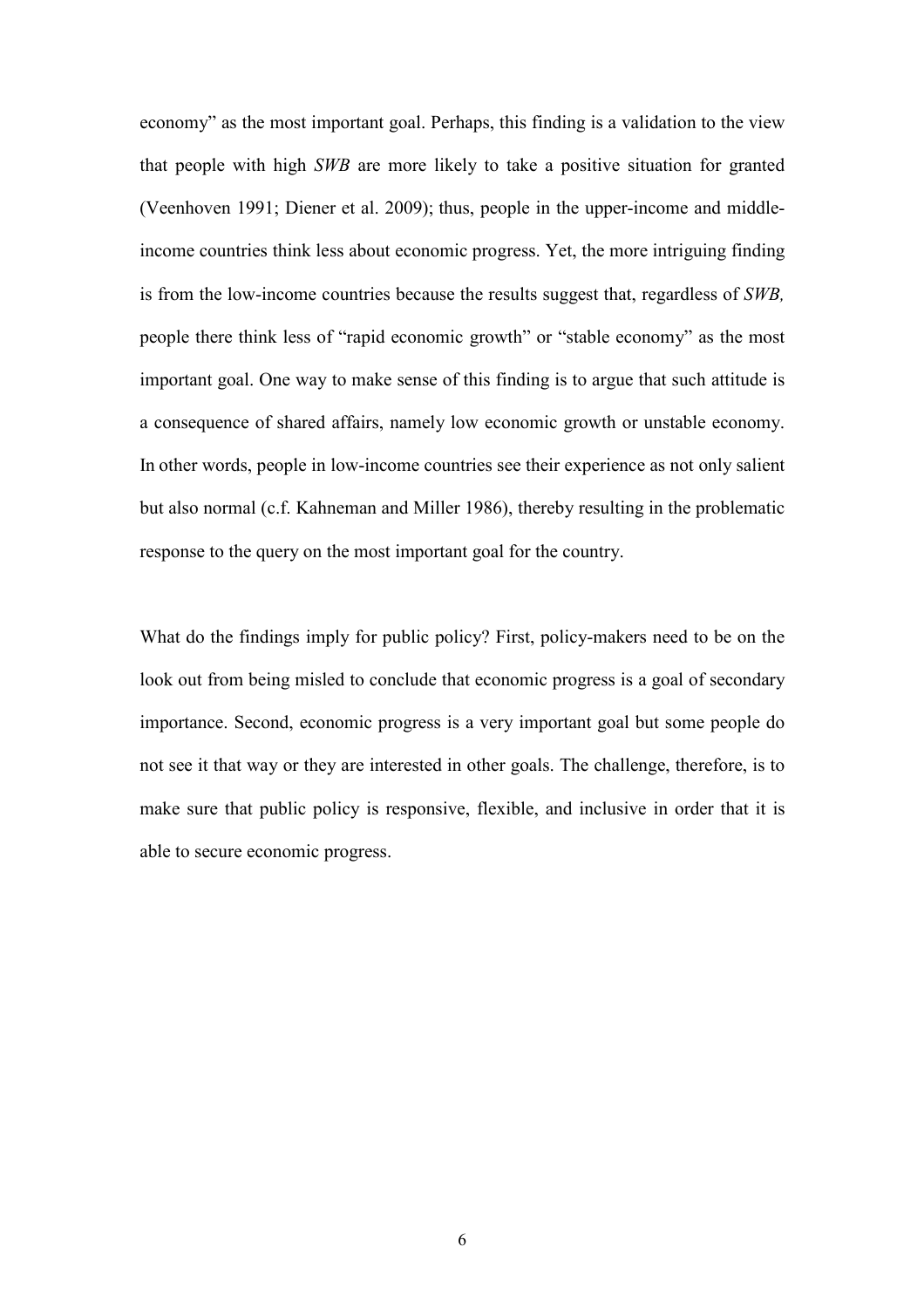#### **References**

Bosman, R. and van Winden, F. (2010) Global risk, investment, and emotions, Economica, 77, 451-471

Bosman, R., Sutter, M., and van Winden, F. (2005) The impact of real effort and emotions in the power-to-take game, *Journal of Economic Psychology*, 26, 407-429

Diener, E., Lucas, R., Schimmack, U., and Helliwell, J. (2009) Well-being for public policy, Oxford University Press, New York

Ferrer-i-Carbonell, A. and Frijters, P. (2004) How important is methodology for the estimates of the determinants of happiness?, *Economic Journal*, 114, 641-659

Frey, B. and Stutzer, A. (2002) What can economists learn from happiness research?, Journal of Economic Literature, 60, 402-435

Guven, C. (2012) Reversing the question: Does happiness affect consumption and savings behavior?, Journal of Economic Psychology, 33, 701-717

Kahneman, D. and Miller, D. (1986) Norm theory: Comparing reality to its alternatives, Psychology Review, 93, 136-153

Lyubomirsky, S., King, L., and Diener, E. (2005) The benefits of frequent positive affect: Does happiness lead to success, *Psychological Bulletin*, 131, 803-855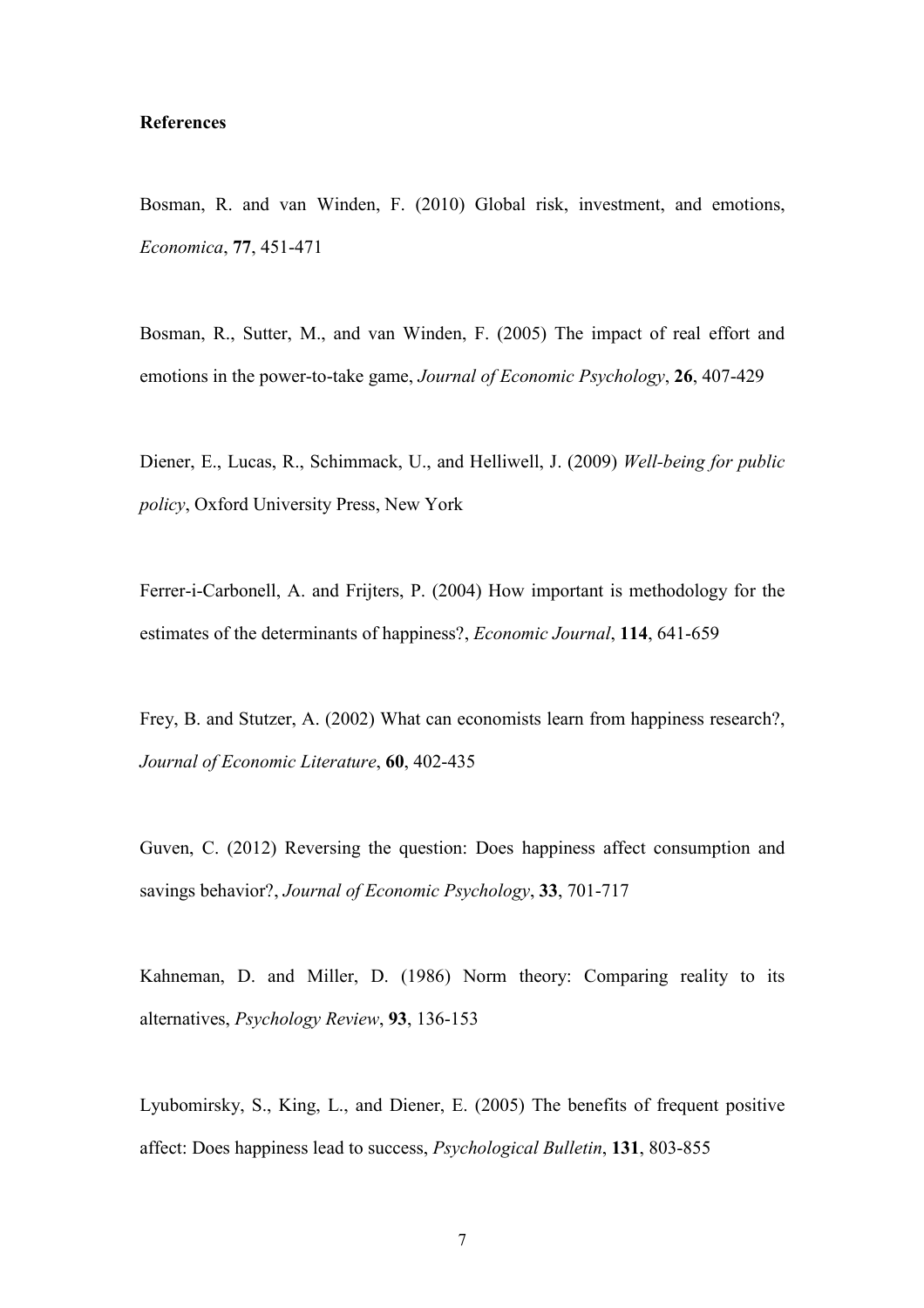Oreopoulos, P. (2007) Do dropouts drop out too soon? Wealth, health, and happiness from compulsory schooling, Journal of Public Economics, 91, 2213-2229

Peters, E., Slovic, P., and Gregory, R. (2003) The role of affect in the WTA/WTP disparity, Journal of Behavioral Decision Making, 16, 309-330

Stutzer, A. and Frey, B. (2006) Does marriage make people happy, or do happy people get married?, Journal of Socio-Economics, 35, 326-347

Veenhoven, R. (1991) The utility of happiness, Social Indicators Research, 20, 333-354